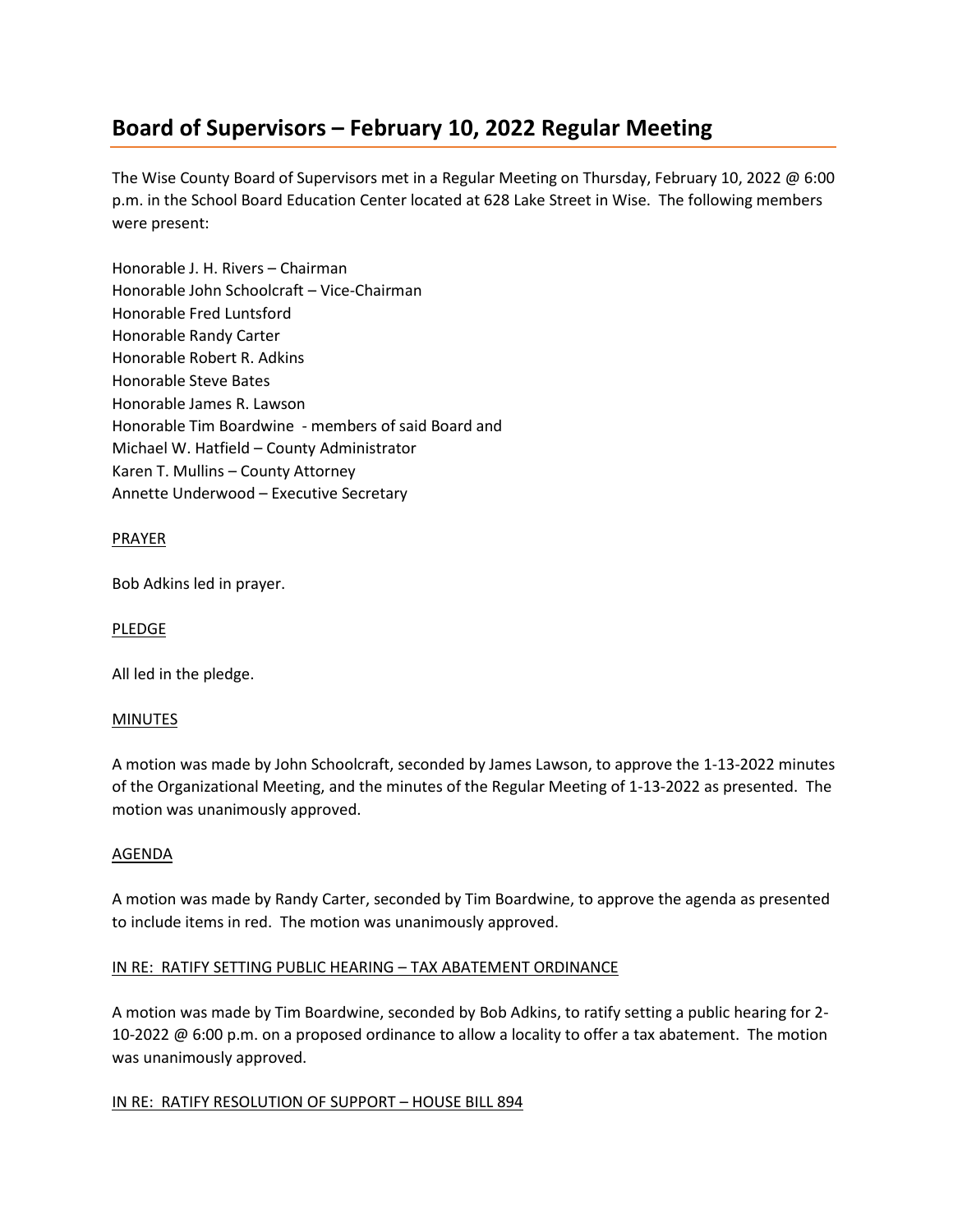A motion was made by James Lawson, seconded by John Schoolcraft, to ratify the resolution in support of House Bill 894: Generation of electricity and energy development in the Commonwealth. The motion was unanimously approved.

## **RESOLUTION # 7 - 2022**

(Said resolution is on file in the County Administrator's Office)

## IN RE: PUBLIC HEARING – ORDINANCE TAX ABATEMENT

A public hearing was duly advertised for this date to receive citizens' comments on a proposed ordinance to allow a locality to offer a tax abatement as incentive for rehabilitated, renovated or replacement of existing residential and commercial structures.

There being no public input the public hearing was closed.

## IN RE: PUBLIC HEARING – ORDINANCE TO LEVY MEALS & BEVERAGE TAX

A public hearing was duly advertised for this date to receive citizens' comments on a proposed ordinance to levy a meals and beverage tax in Wise County.

There being no public comments, the public hearing was closed.

## IN RE: EMPOWER 457 RETIREMENT PLAN

Charlie Brennan, Regional Sales Director for Empower, provided the Board with a power point presentation on Empower' 457 Retirement Plan, and its modern technology platform.

#### IN RE: NATIONWIDE 457 RETIREMENT PLAN

Selmon Robinson, a Retirement Specialist for Nationwide, provided the Board with a power point presentation on Nationwide's 457 Retirement Plan and the many benefits that are offered to the employees. He reviewed the Deferred Comp Plan to show how you can grow savings and meet your retirement needs.

#### PUBLIC EXPRESSION

Teresa Robinette, representing the Art Gallery, made a request to the Board for a contribution of \$3,000 for the Art Gallery in the upcoming budget. She gave a brief overview of the Art Gallery's activities and its future goals.

Stacey Carson, Mayor of Pound, stated that the Town of Pound has been given a year to get the Town going in the right direction or lose its charter. Ms. Carson said she and others are working on different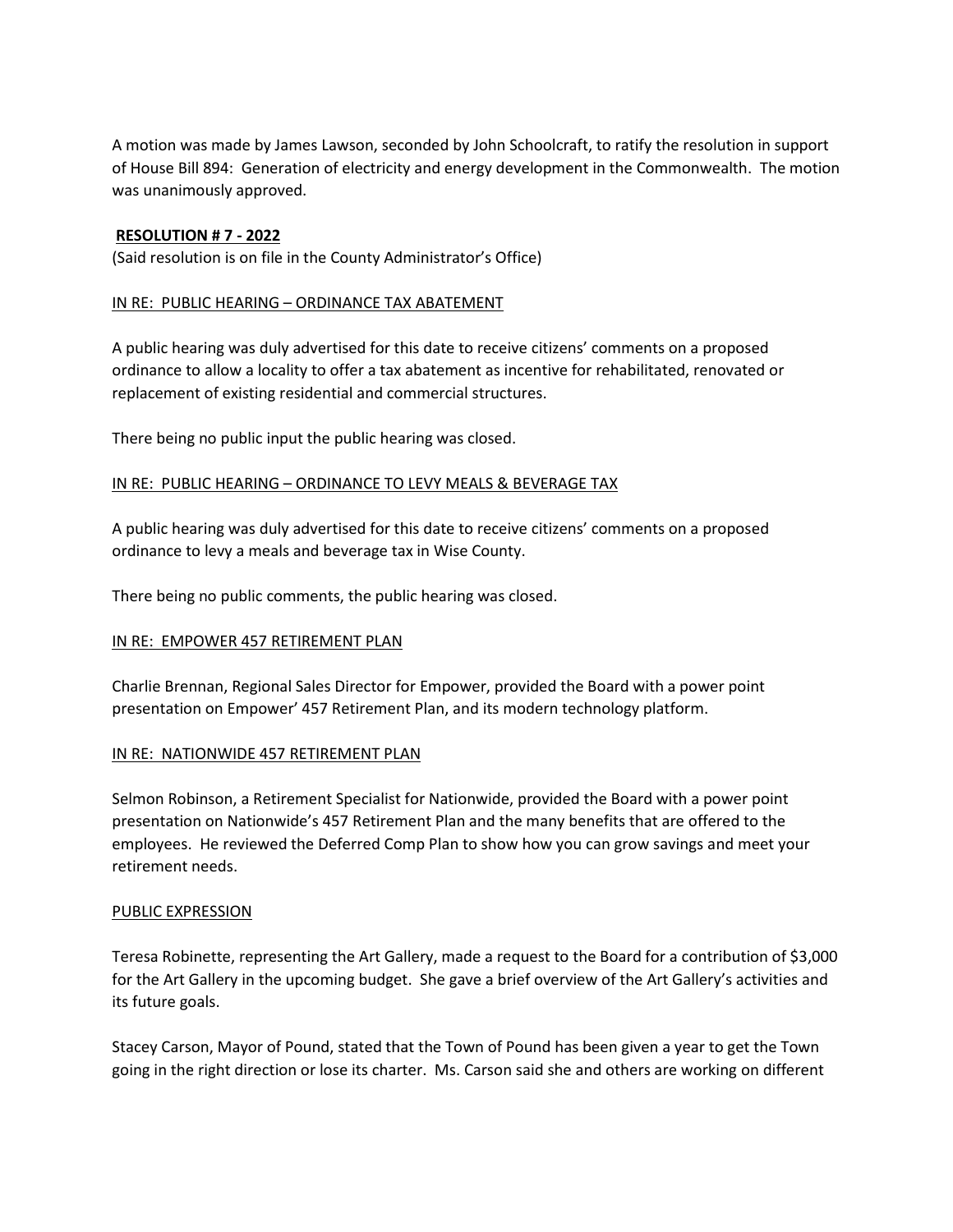ways they can correct mistakes that have been made and bring the Town together. She said that any assistance from the Board of Supervisors is appreciated.

Treasurer Delores Smith provided the Board with an overview of the County collection rate as of January 2022.

There being no further comments, the public expression period was closed.

## IN RE: CONSENT AGENDA

A motion was made by Bob Adkins, seconded by John Schoolcraft, to approve the consent agenda as follows:

## IN RE: RESOLUTION – HAMILTOWN SEWER PROJECT

Approved the Resolution of Compliance for the Hamiltontown Phase II Sewer Project

## **RESOLUTION # 8 - 2022**

(Said resolution is on file in the County Administrator's Office)

## IN RE: RESOLUTION – CITY OF BRISTOL – REGIONAL JAIL AUTHORITY

Adopted the Resolution Approving City of Bristol Becoming Member of the Regional Jail Authority

#### **RESOLUTION # 9 - 2022**

(Said resolution is on file in the County Administrator's Office)

The motion to approve the consent agenda was unanimously approved.

#### IN RE: ORDINANCE – TAX ABATEMENT

A public hearing was held on 2-10-2022 to receive citizens' comments on the proposed tax abatement ordinance for Wise County with no public comments being made.

A motion was made by Randy Carter seconded by Tim Boardwine, to approve the Ordinance Allowing a Locality to Offer a Tax Abatement as an incentive for rehabilitated, renovated or replacement of existing residential and commercial structures. The motion was unanimously approved.

#### **ORDINANCE # 1--2022**

(Said ordinance is on file in the County Administrator's Office)

## IN RE: ORDINANCE TO LEVY A MEALS & BEVERAGE TAX IN WISE COUNTY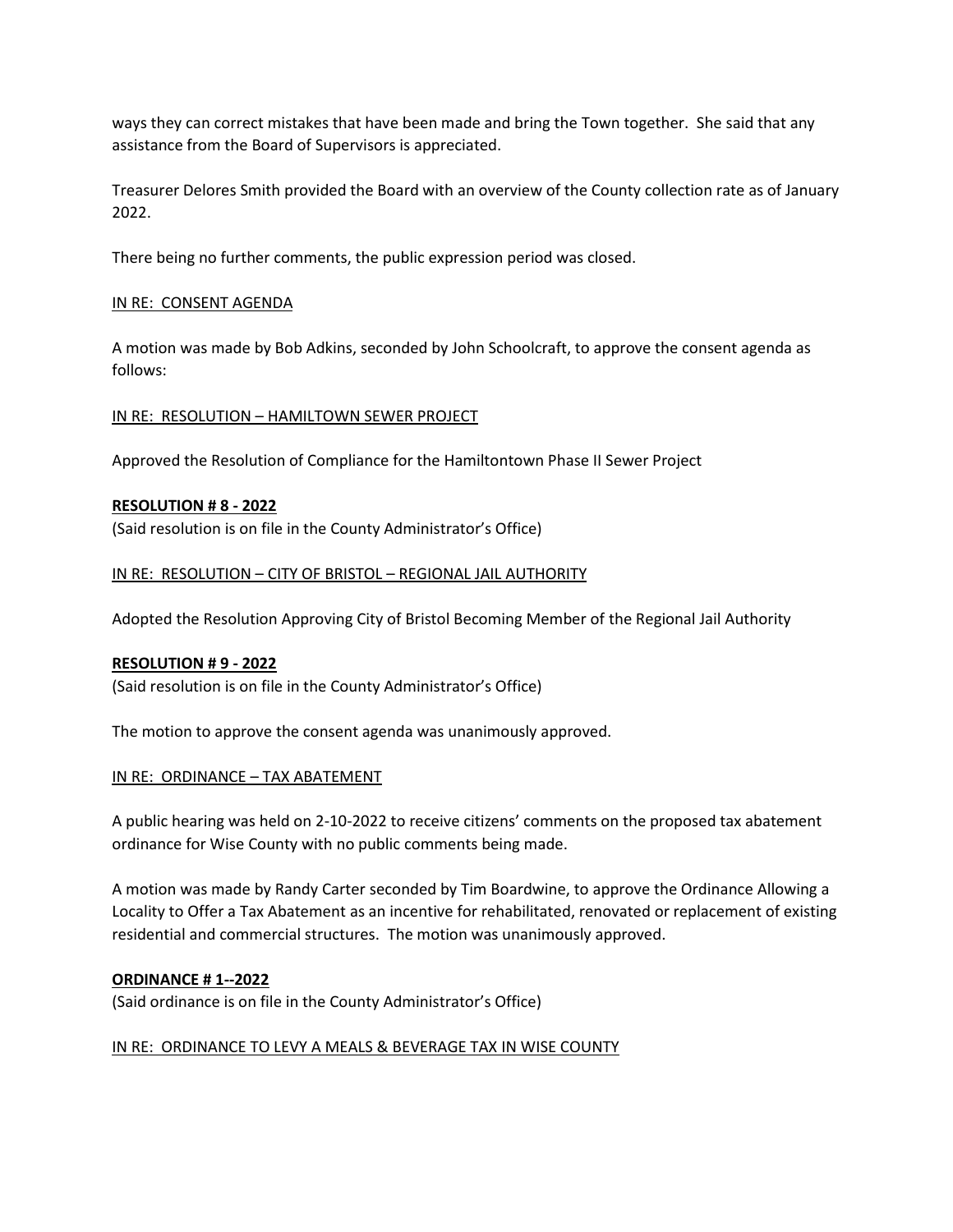A public hearing was held on 2-10-2022 to receive citizens' comments on the proposed Meals & Beverage Tax Ordinance for Wise County with no public comments being made.

A motion was made by Bob Adkins, seconded by John Schoolcraft, to approve the Ordinance to Levy a Meals and Beverage Tax in Wise County. The motion was unanimously approved.

## **ORDINANCE # 2 -2022**

(Said Ordinance is on file in the County Administrator's Office)

## IN RE: BUDGET COMMITTEE

Chairman Rivers stated that he would like for all Board members, if possible, to participate in preparing the upcoming budget. He asked Administrator Hatfield and Finance Director Villard to gather the budget information, and if possible, have a budget workshop early March.

## IN RE: BUDGET AMENDMENTS

A motion was made by John Schoolcraft, seconded by Tim Boardwine, to approve budget amendments #22 thru #28 as presented. The motion was unanimously approved.

## IN RE: CLOSED SESSION

A motion was made by John Schoolcraft, seconded by Randy Carter, to go into closed session as permitted by the Code of Virginia per the following Code Sections:

Section 2.2-3711(A)(6) Investing of public funds

(A)(7) Consultation with legal counsel

(A)(1) Personnel

The motion was unanimously approved.

Following closed session, a motion was made by Fred Luntsford, seconded by Tim Boardwine, to reconvene the regular meeting. The motion was unanimously approved.

## IN RE: RESOLUTION CLOSED SESSION CERTIFICATION

Fred Luntsford read the certification for closed meeting.

A motion was made by Fred Luntsford, seconded by Randy Carter, to approve the resolution certifying that only public business matters lawfully exempted from open meeting requirements as were identified in the motion convening the closed meeting were heard or discussed by the Board of Supervisors. The motion was unanimously approved by roll call vote.

## **RESOLUTION # 10- 2022**

(Said resolution is on file in the County Administrator's Office)